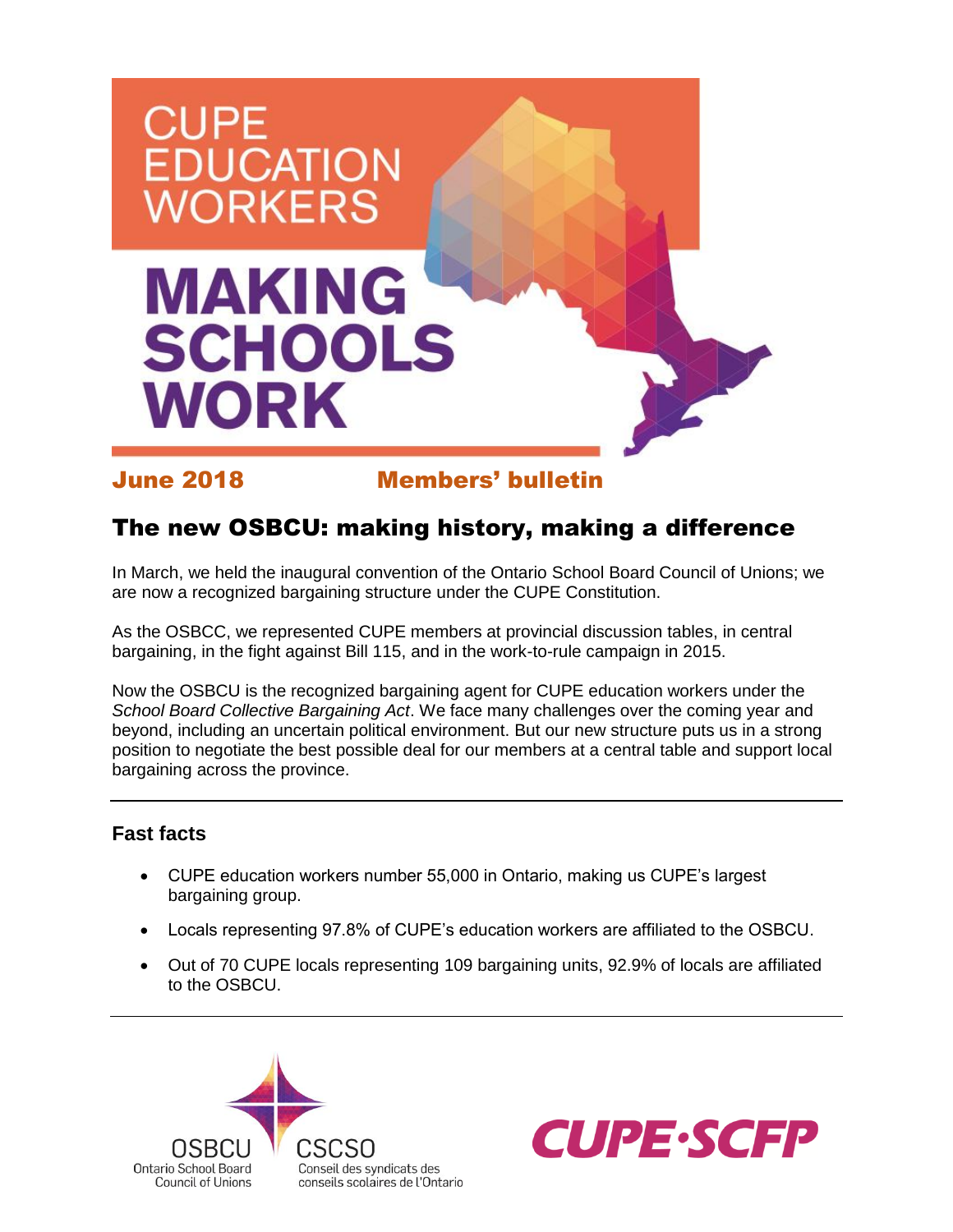#### **Looking back: landmarks of the past year**

- CUPE won a successful Charter challenge to Bill 115 and won a remedy of \$56.7 million for CUPE members past and present. Payments were distributed in early 2018 as a remedy for the breach of our Charter rights during the years that Bill 115 was legislation in Ontario.
- In the 2017 extension of our central agreement, in which CUPE's gains included job protection language, wage increases in each year of the extension agreement; millions of dollars in funding for CUPE jobs and apprenticeship/professional development.
- The establishment of the CUPE Education Workers' Benefits Trust (EWBT), meaning we now own our own benefits and can tailor them to the needs of CUPE education workers.

# On the agenda for 2018-19

#### **Preparing for the next round of Central Bargaining**

- Addressing health and safety issues for education workers, particularly around violence on the job.
- Taking up the fight to fix the school funding formula.
- Participation in community campaigns against school closures with the Ontario Alliance against School Closures and Fix Our Schools, which advocates for better maintenance and state of repair for our schools, and People for Education.
- Participating fully with the consultative committees with the Ministry of Education and Council of Trustees' Associations.

#### **Preparing for upcoming elections:**

- This year we have a provincial election on June 7 and municipal and school board trustee elections on October 22.
- Elections are often described as "the chance to choose our bosses".
- Elections offer the opportunity for members to advocate for themselves and make their concerns known to candidates for elected office.

#### **Challenges for the year ahead**

On May 25, 2018 CUPE filed an Unfair Labour Practice with the Labour Board against the Liberal Government. Our complaint alleges that the Liberal Government was rewarding organizations who did not participate in the Bill 115 Charter Challenge. The Liberal Governments decision to pay these organizations a "remedy like" settlement is tantamount to a gift from the Liberals.

As well as

- Preparing for central and local bargaining.
- Mobilizing members around bargaining.



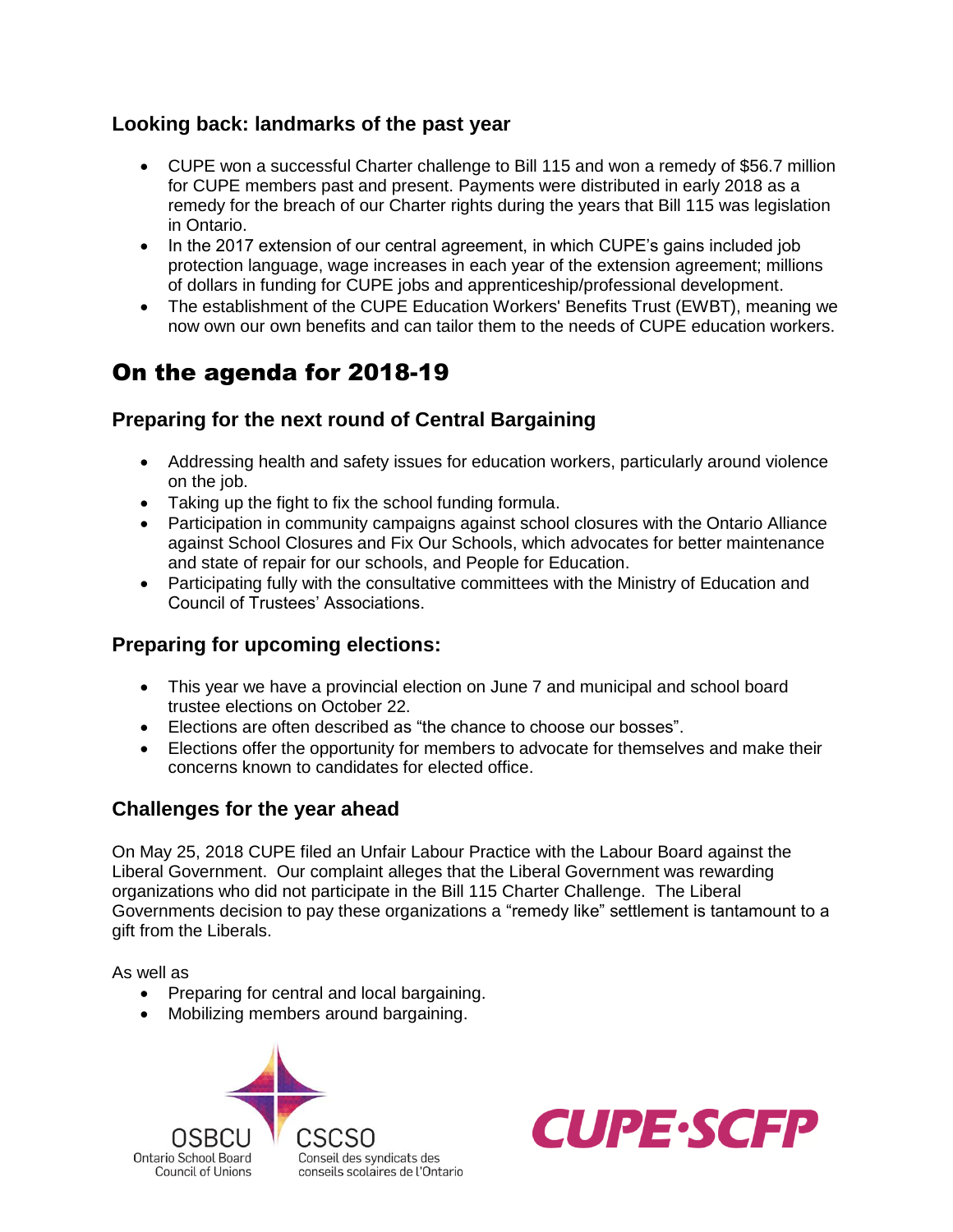- Using the tools provided through the Health and Safety working group to tackle violence in the workplace.
- Participating at every decision-making table related to the work of education workers to ensure their voices are heard.
- Taking on through arbitration employers who refuse to abide by the Central Agreement.
- Supporting local leadership.
- Creating workplaces where every member feels included, respected and sees opportunity for growth.
- Being proactive in the fight against contracting of our work.

#### **Bargaining surveys coming soon: time for members to have their say**

The OSBCU is the structure that will allow education workers to bargain centrally with the Council of Trustees' Association and the Crown we face in the coming years.

Even though our central and local collective agreements expire on August 31, 2019, now's the time to turn our thoughts to the next round of bargaining for CUPE school board members.

We don't yet know in what political environment we'll hold our next rounds of negotiations (yet another reason to encourage your local members to vote for a progressive NDP government on June 7). But we do know it's vital that members feel involved and supportive of the bargaining process.

One way to do that is through the bargaining survey.

The OSBCU has worked with CUPE staff to develop a bargaining survey for members and locals, to help up identify the concerns and priorities for members. Here is an outline of the timetable:

- $\triangleright$  June 8: central bargaining survey goes to local presidents.
- $\triangleright$  June 11 to 25: Survey to CUPE education workers, for return to CUPE by June 25.
- ➢ July 23 and 24: OSBCU bargaining committee will meet to discuss survey results.
- ➢ September: a working set of bargaining proposals is finalized for discussion at area meetings.
- ➢ November 3 and 4: OSBCU bargaining conference, Ottawa.
- ➢ March 2019: the earliest date under the *School Board Bargaining Act* that we can serve notice to bargain.

In many ways, the central process replicates local bargaining; the OSBCU will replicate its best practices and support locals' bargaining committees as they prepare for local bargaining.